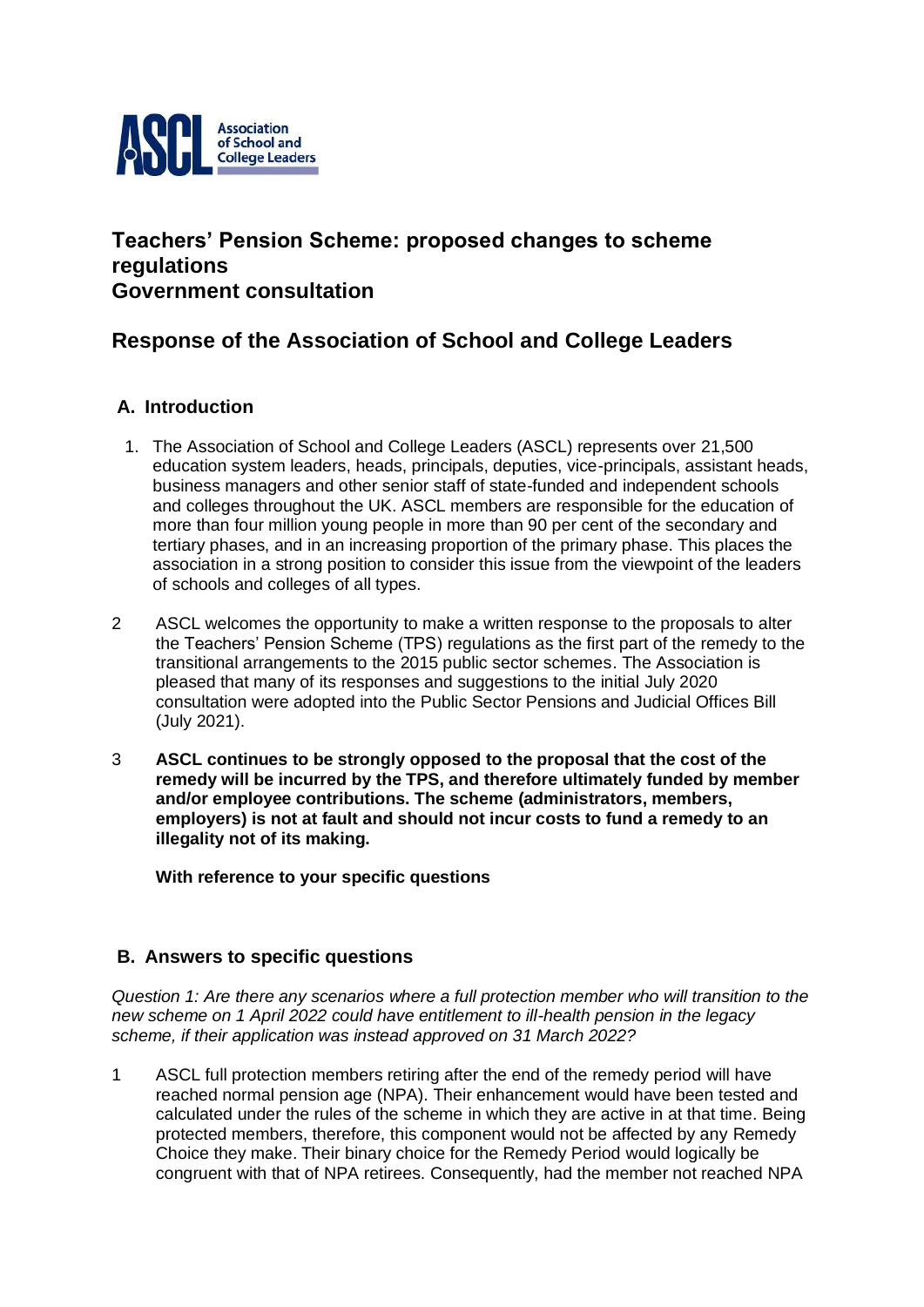the criteria for awarding Tier 1 ill health retirement (IHR) (with enhancement) is based on a likelihood of being able to work again prior to retirement age. There may be situations where members can be assessed as eligible in the Legacy Scheme but not the Reformed Scheme due to the confluence between NPA and likelihood of recovery. However, being fully protected this would be relevant to this specific scenario and an ill-health underpin could well be superfluous.

#### *Question 2: Do the draft amendments achieve the policy aims as described in the consultation document?*

2. ASCL's view on the Independent Public Sector Pensions Commission (2011) Report and the 2015 Pension Regulation changes that followed is a matter of record and does not need repeating here. Consequently, from where the subsequent architecture of the scheme design sits following the McCloud ruling, ASCL is broadly in agreement with the approach taken. Due diligence, given previous errors, is essential, albeit with the caveat that no ASCL member should suffer detriment because of lost protection in being necessitated to opt for exclusively either the legacy or reformed scheme during the remedy period.

#### *Question 3: Are any other amendments to scheme regulations required to achieve the stated policy aims?*

3. As it has been presented, we have not identified any specific issues. However, considering the complexity of the remedy we reserve the right to highlight any concerns should they become apparent.

*Question 4: Are there any further considerations and evidence that you think the Department should take into account when assessing any equality issues arising as a result of these proposed amendments?*

4. The complexity of the remedy in the context of a fragmented kinetic system, alongside data protection protocols, may exacerbate ongoing concern about missing service history where an employer is not able to supply the required historic member data. This is compounded by additionalities such as maternity and carers leave. This highlights the need for a more responsive set of guidelines that provide an audit trail framework for securing legitimacy about service and salary history in the absence of complete information. This would ensure consistency of treatment across employers in the maintained, academy and independent sectors. Again, considering the complexity of the remedy we reserve the right to highlight any further concerns should they become apparent.

#### *Question 5: Are there any other comments regarding the draft amendments?*

5. ASCL emphasises the need for clarity and transparency in the mechanism whereby members people make their decision under this deferred choice underpin. As this will have a fundamental impact on their income in retirement, quality of information throughout is paramount. Notwithstanding. as it has been presented, we have not identified any specific issues. However, considering the complexity of the remedy we reserve the right to highlight any concerns should they become apparent.